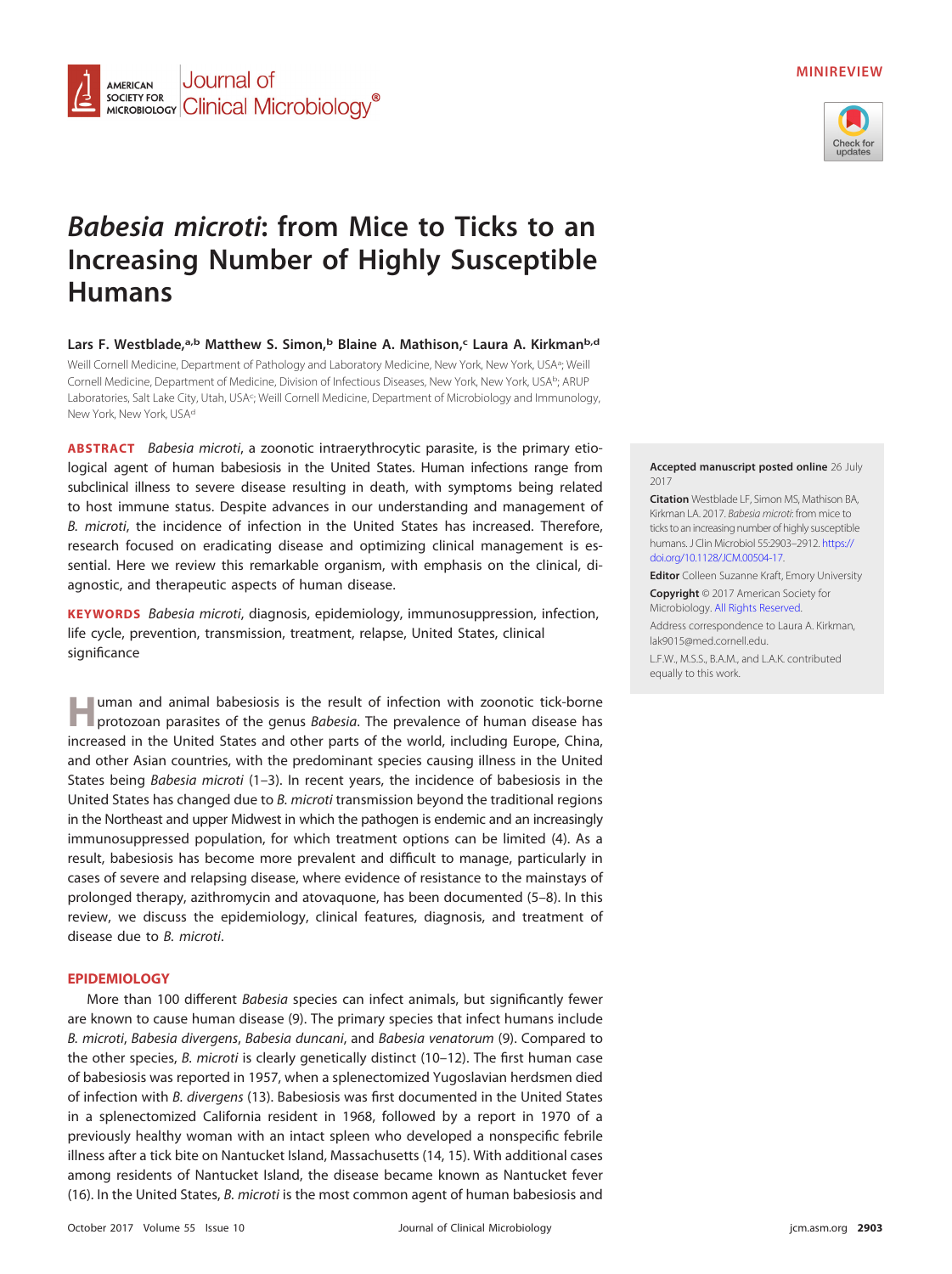causes disease that remains primarily restricted to the Northeast and upper Midwest [\(4\)](#page-7-3). Sporadic infections due to B. duncani (formerly Babesia species WA1) along the Pacific Coast from California to Washington State have been reported, and infrequent infections due to B. divergens-like organisms (including the organism currently designated Babesia species MO1) have resulted in illness in Kentucky, Missouri, and Washington State [\(4,](#page-7-3) [9\)](#page-7-7). Therefore, human disease has emerged as a significant problem in the United States.

Human babesiosis has been nationally reportable to the U.S. Centers for Disease Control and Prevention since 2011. In 2014, a total of 1,744 cases were reported by 22 states, with 94% of cases involving residents of seven states in the Northeast and upper Midwest, namely, Connecticut, Massachusetts, Minnesota, New Jersey, New York, Rhode Island, and Wisconsin [\(https://www.cdc.gov/parasites/babesiosis/data-statistics/](https://www.cdc.gov/parasites/babesiosis/data-statistics/index.html) [index.html\)](https://www.cdc.gov/parasites/babesiosis/data-statistics/index.html). Surveillance data from health departments in several states have demonstrated increasing incidence over the past decade. In New York State, the incidence of B. microti infection increased approximately 3-fold, from 1.7 cases per 100,000 persons in 2006 to 4.5 cases per 100,000 persons in 2015 [\(https://www.health.ny.gov/statistics/](https://www.health.ny.gov/statistics/diseases/communicable) [diseases/communicable\)](https://www.health.ny.gov/statistics/diseases/communicable), and similar patterns have been observed in other states in which the pathogen is endemic [\(http://www.ct.gov/dph/cwp/view.asp?a](http://www.ct.gov/dph/cwp/view.asp?a=3136&q=388390&dphNav_GID=1601&dphPNavCtr=|#47477)=3136&q= [388390&dphNav\\_GID](http://www.ct.gov/dph/cwp/view.asp?a=3136&q=388390&dphNav_GID=1601&dphPNavCtr=|#47477)=1601&dphPNavCtr=|#47477). In Pennsylvania, a state not traditionally considered to be at high risk for B. microti transmission, the incidence of disease increased 10-fold between 2005 and 2015 [\(17\)](#page-8-4). The geographic expansion of B. microti outside the traditional states in which the pathogen is endemic includes Delaware, Maine, Maryland, New Hampshire, and Virginia [\(18,](#page-8-5) [19\)](#page-8-6). Enhanced clinical awareness, coupled with changes in tick, deer, and mouse reservoir populations related to climate change and deforestation, may be responsible, in part, for the increases in disease incidence and geographic expansion [\(20\)](#page-8-7).

#### **LIFE CYCLE AND TRANSMISSION**

Babesiosis is a zoonotic disease with an enzootic cycle between a tick vector and vertebrate hosts [\(9,](#page-7-7) [21\)](#page-8-8). Babesia microti has a two-host life cycle involving hardbodied ticks of the genus Ixodes as the definitive host and a vertebrate intermediate host [\(Fig. 1\)](#page-2-0). Humans are accidental hosts and most commonly acquire infection through the bite of an infected tick, with the risk of infection being greatest in late spring and summer, when the population of infected ticks attempting to feed is at its greatest. Ixodes scapularis (also known as the deer tick or blacklegged tick) is the predominant vector for B. microti in the United States, and the natural reservoir is the white-footed mouse (Peromyscus leucopus). Ixodes scapularis has a four-stage life cycle (egg, six-legged larva, eight-legged nymph, and adult) that generally lasts 2 years. Each mobile tick stage (larva, nymph, and adult) requires a blood meal on a different vertebrate host. Larval and nymphal ticks leave the vertebrate host to molt between each blood meal, and adult females leave the third and final host in the fall to overwinter before oviposition in the spring. The natural hosts for larvae and nymphs are usually small mammals or birds, while the hosts for the adult ticks are larger mammals, such as deer (although humans can enter the life cycle at any stage). Up to two-thirds of white-footed mice harbor B. microti in areas in which the pathogen is endemic, and 9 to 20% of I. scapularis nymphs in New England are infested with B. microti [\(22\)](#page-8-9). Most human infections occur when the nymphal form feeds on a human host; however, adult ticks may also transmit B. microti [\(21\)](#page-8-8). Within the human host, B. microti invades red blood cells (RBCs), divides approximately every 8 h, exits, and invades other RBCs to establish the erythrocytic cycle that can result in hemolysis and fever in infected individuals.

Babesia microti can be cotransmitted with other pathogens harbored by *I*. scapularis, including Borrelia burgdorferi (the agent of Lyme disease), Anaplasma phagocytophilum (the cause of human granulocytic anaplasmosis), and several less frequently encountered viral pathogens (e.g., Powassan virus) and bacterial pathogens [\(4\)](#page-7-3). It has been proposed that coinfection with B. burgdorferi increases B.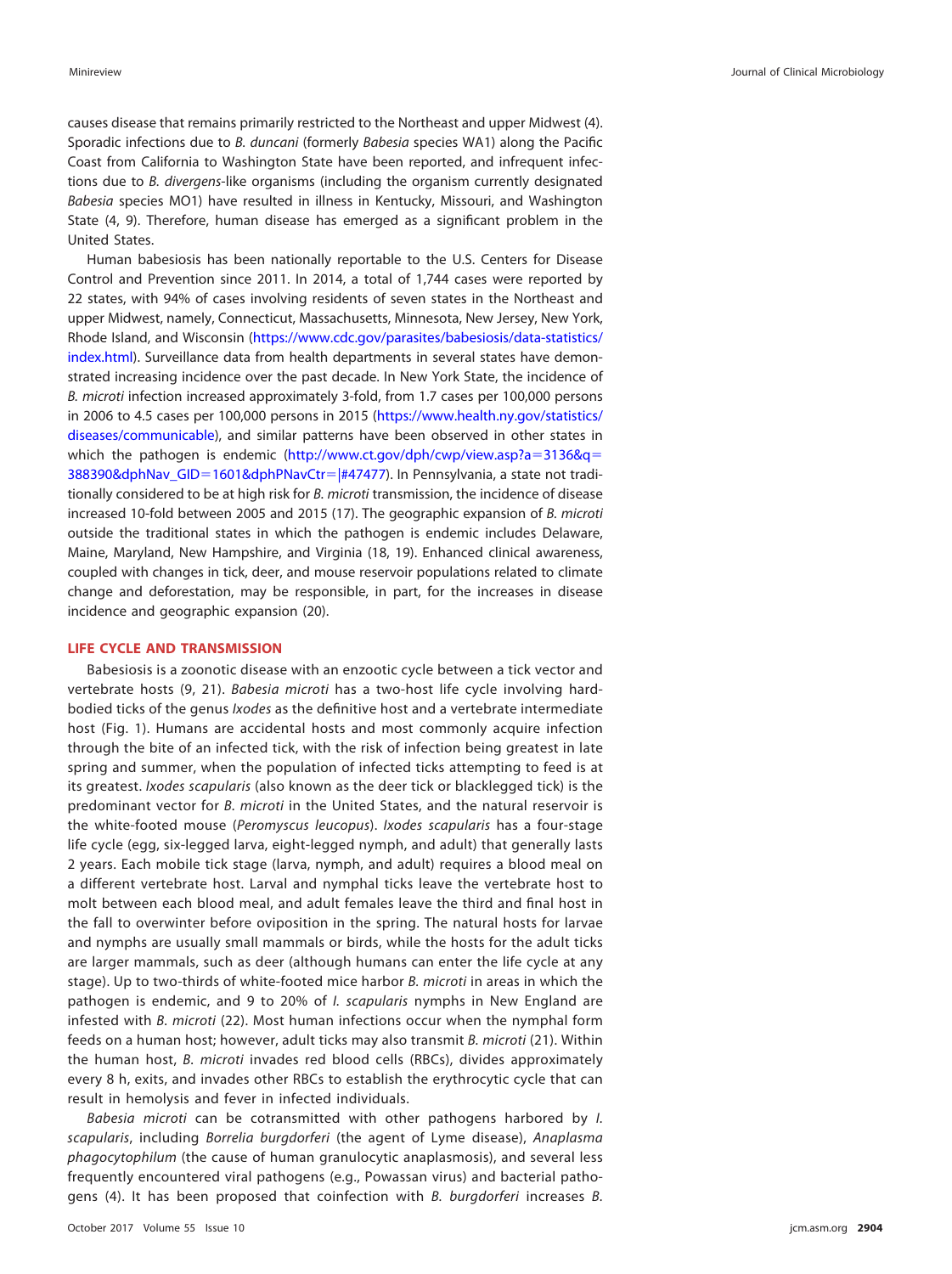

<span id="page-2-0"></span>FIG 1 Life cycles of Ixodes scapularis and Babesia microti. Ixodes scapularis has a four-stage life cycle that generally lasts 2 years and includes vertebrate hosts (including rodents, deer, or humans), with each mobile tick stage having a blood meal on a different individual host. During the first year, mated adult female ticks detach from their vertebrate host to overwinter (1), and they lay eggs in the spring. Eggs hatch in the spring (2), and larvae attach to their first vertebrate host (usually small rodents or birds) (3). The six-legged larvae feed on the first host, generally in late summer, and may become infected with B. microti while taking a blood meal. Engorged larvae leave the host, overwinter, and molt into nymphs (4). In the spring of the second year, nymphs attach to a second vertebrate host (e.g., rodents, deer, or humans) (5); in the fall, they leave the second host to molt into adults and attach to a third vertebrate host (such as deer or humans) (6). Babesia microti has a two-host life cycle, including I. scapularis as the definitive host and a vertebrate intermediate host. In the tick (7), gametes ingested during a blood meal undergo sexual reproduction, leading to the eventual formation of infectious sporozoites. In the mammalian host (e.g., rodents or humans) (8), sporozoites initiate the erythrocytic cycle, resulting in the formation of trophozoites that divide asexually by budding. Subsequently, trophozoites transform into merozoites and perpetuate the erythrocytic cycle or gametes are ingested by ticks during a blood meal to initiate the sexual cycle. All mobile stages of I. scapularis may acquire B. microti parasites from infected first or second vertebrate hosts, but only nymphs and adults transmit parasites.

microti transmission, and it is thought to increase disease severity and duration in the rodent and human hosts [\(2\)](#page-7-1). The geographic spread of B. microti appears to lag behind areas in which Lyme disease is endemic [\(2\)](#page-7-1), potentially allowing prediction of future B. microti expansion and implementation of public health resources to mitigate disease, particularly among highly susceptible immunocompromised persons.

Babesia microti is currently the leading cause of RBC-transfusion-transmitted infections reported to the U.S. Food and Drug Administration (FDA) and the leading infectious cause of transfusion-related deaths reported to the FDA [\(https://www.fda](https://www.fda.gov/BiologicsBloodVaccines/SafetyAvailability/ReportaProblem/TransfusionDonationFatalities/ucm346639.htm#D) [.gov/BiologicsBloodVaccines/SafetyAvailability/ReportaProblem/Transfusion](https://www.fda.gov/BiologicsBloodVaccines/SafetyAvailability/ReportaProblem/TransfusionDonationFatalities/ucm346639.htm#D) [DonationFatalities/ucm346639.htm#D\)](https://www.fda.gov/BiologicsBloodVaccines/SafetyAvailability/ReportaProblem/TransfusionDonationFatalities/ucm346639.htm#D). A case series of transfusion-associated babesiosis documented 162 cases between 1979 and 2010, with the majority of cases occurring since 2000 [\(23\)](#page-8-10). Of the 162 cases, 159 were due to B. microti and 3 to B. duncani. However, the true incidence during this time period was undoubtedly higher, because of underrecognition and underreporting. Thirteen percent of these transfusionassociated cases occurred in states outside traditional areas of transmission, due to donor travel or shipment of blood products, which raises challenges regarding screening. At present, prospective blood donors are asked to report a history of babesiosis, but no FDA-licensed screening assay for blood donors has been approved. Several tests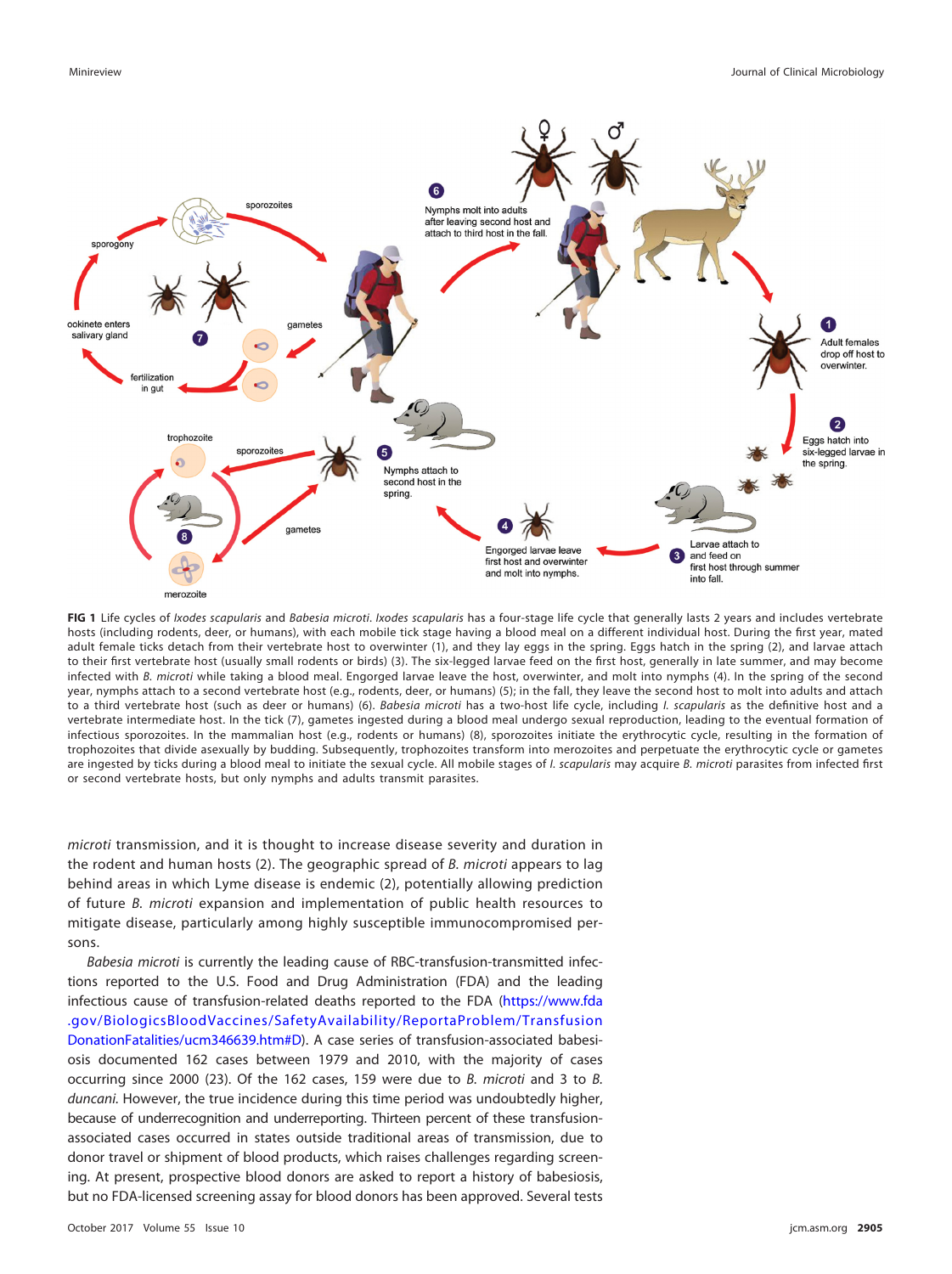for screening blood donations, including immunologically based and nucleic acidbased platforms, have been evaluated in large clinical trials and exhibit high sensitivity and specificity [\(24\)](#page-8-11). Serological prevalence in the donor population in regions in which the pathogen is endemic can be as high as 2%, with 12 to 20% of antibody-positive donors also being positive by PCR [\(25](#page-8-12)[–](#page-8-13)[27\)](#page-8-14).

A recent trial evaluated the effectiveness of antibody- and nucleic acid-based screening of blood donations for the prevention of transfusion-transmitted B. microti in areas with high rates of transmission, between June 2012 and September 2014 [\(27\)](#page-8-14). During this period, donated blood was screened with both antibody- and nucleic acid-based methods for a portion of each week, while blood was not screened for the remaining part of the week. No cases of transfusion-acquired babesiosis were reported from the screened donations (0 cases per 75,331 screened donations), while 14 cases occurred from 253,031 unscreened donations (1 case per 18,074 unscreened donations). The authors concluded that screening was highly effective in preventing transfusion-acquired babesiosis, but neither the serologically based nor nucleic acidbased tests alone detected all potentially transmissible cases. Also notable was the persistence of test positivity even in healthy asymptomatic donors, with PCR positivity persisting for a mean of 4.7 months and antibody reactivity persisting for several years. These findings have implications for defining the criteria for reentry of B. microtipositive individuals into the U.S. blood supply donor pool.

Several health economics modeling studies have evaluated the cost-effectiveness of blood donor screening for B. microti, with conflicting results [\(28](#page-8-15)[–](#page-8-16)[30\)](#page-8-17). One study determined antibody screening in areas in which the pathogen is endemic to cost \$760,000 per quality-adjusted life year (QALY) gained, a general measure of diseaserelated morbidity and death [\(28\)](#page-8-15). This finding is significantly greater, i.e., less favorable, than traditional health care cost-effectiveness thresholds of \$50,000/QALY to \$100,000/ QALY. However, this finding is consistent with the cost-effectiveness of screening for other transfusion-transmitted infections, such as West Nile Virus, and could be economically justified by a greater societal willingness to prevent transfusion-transmitted diseases [\(31\)](#page-8-18). In 2015, the FDA Blood Products Advisory Committee recommended adoption of year-round national serological testing, with additional PCR-based testing only in states in which the pathogen is endemic. At present, several blood collection agencies in states with high transmission rates, including New York, New Jersey, Rhode Island, Minnesota, and Wisconsin, are employing laboratory-based screening through investigational protocols, but many other blood collection agencies have not yet adopted laboratory-based screening, since final FDA recommendations and assay approval are still pending (Beth Shaz, New York Blood Center, personal communication).

Alternative modes of transmission remain rare. However, several cases of congenital babesiosis with B. microti, in which asymptomatic maternal infection resulted in symptomatic infection of infants between 19 and 41 days after birth, have been reported [\(32](#page-8-19)[–](#page-8-20)[34\)](#page-8-21). One reported case was confirmed through detection of B. microti DNA in placental tissue and positive B. microti serological findings for a heel-stick blood sample on the infant's third day of life. Recently, B. microti transmission through organ transplantation was reported; two renal transplant recipients who received organs from the same donor developed babesiosis following transplantation [\(35\)](#page-8-22).

## **CLINICAL FINDINGS**

The hallmarks of babesiosis are fever and fatigue. Infections can be asymptomatic or range from an influenza-like illness to severe disease with end-organ compromise (renal failure, acute respiratory distress syndrome, disseminated intravascular coagulation, or splenic infarction or rupture). Relapsing disease and treatment failures are primarily observed among patients with asplenia and/or other immune deficits [\(17,](#page-8-4) [21,](#page-8-8) [36\)](#page-8-23).

Hemolysis underlies the central pathogenic trait associated with Babesia infection; this is primarily a result of egress of the parasites from infected RBCs and subsequent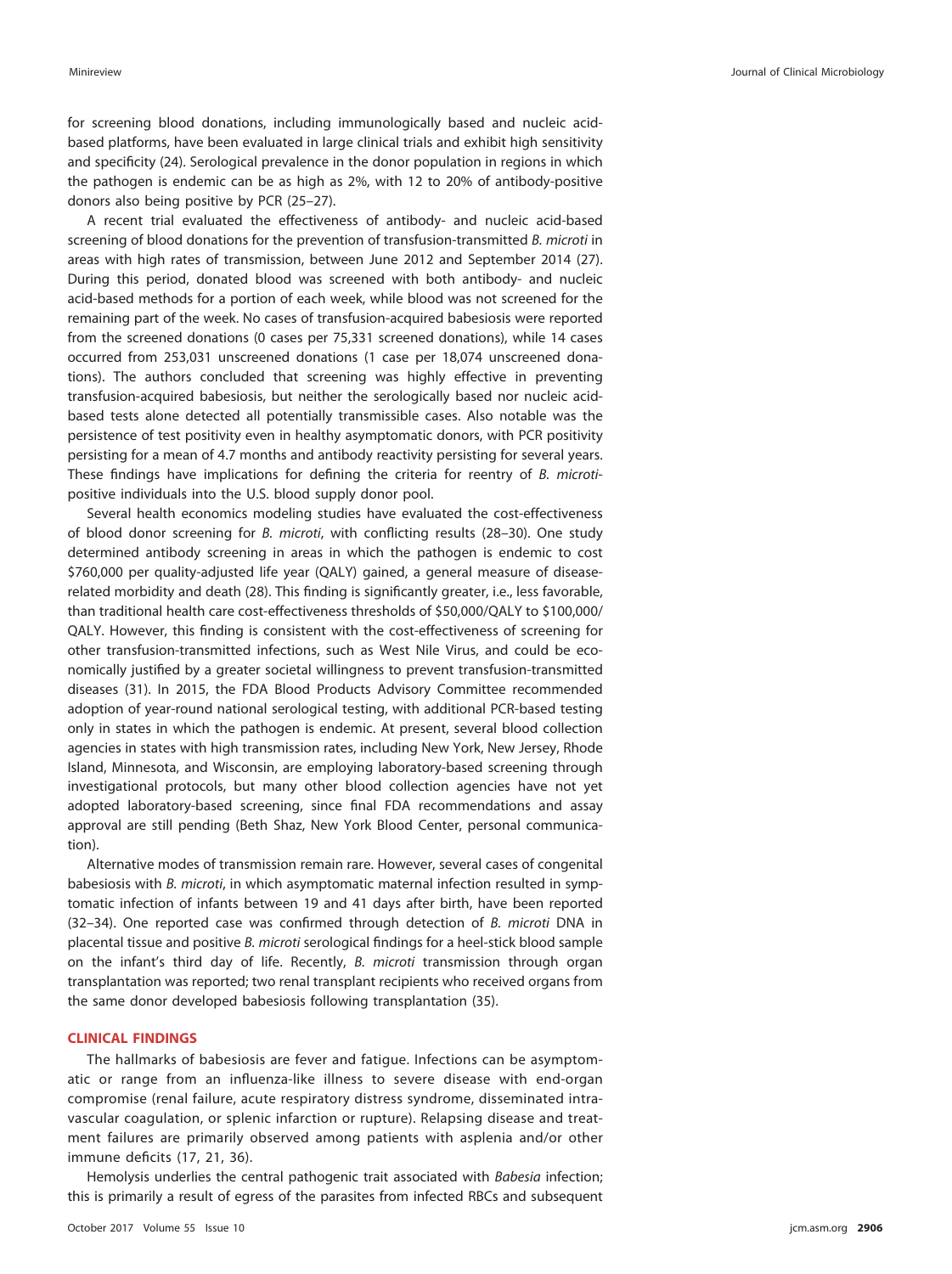irreparable damage to the RBC membranes [\(9,](#page-7-7) [37\)](#page-8-24). Typical laboratory findings include anemia, thrombocytopenia, elevated ferritin levels, low haptoglobin levels, and other indicators of hemolysis [\(4,](#page-7-3) [21\)](#page-8-8). Markedly reduced levels of high-density lipoprotein cholesterol (HDL-C) in patients with babesiosis have been observed, with extremely low HDL-C levels and very high ferritin levels being strongly associated with disease [\(38,](#page-8-25) [39\)](#page-8-26). Both HDL-C and ferritin levels appear to normalize posttreatment, potentially permitting their use as biomarkers for diagnosis and treatment efficacy.

In addition to hemolytic activity directly related to the life cycle of the parasites, there are reports of Babesia precipitating autoimmune hemolysis through several mechanisms, including deposition of cross-reacting microbial antigens, adsorption of immune complexes and complement, and deregulation of immune tolerance provoked by active infection [\(37,](#page-8-24) [40\)](#page-8-27). Rarely, patients exhibiting warm autoimmune hemolytic anemia postinfection have been described [\(41\)](#page-8-28).

Risk factors for severe disease are associated with immune compromise and include advanced age, asplenia, HIV/AIDS, malignancy, organ transplantation, and a history of immunomodulating agents (such as rituximab, etanercept, or corticosteroids) [\(5,](#page-7-4) [21,](#page-8-8) [36\)](#page-8-23). Mortality rates of 6 to 21% have been reported, and severe infection and end-organ complications may develop in up to 57% of immunocompromised patients [\(36,](#page-8-23) [42\)](#page-8-29). Besides prompt anti-Babesia treatment, RBC exchange is indicated for cases with high parasitemia (defined as ≥10% of RBCs being infected), severe anemia, or renal, hepatic, or pulmonary compromise, while the most frequent indication for RBC exchange is ongoing severe hemolysis [\(43\)](#page-8-30).

#### **DIAGNOSIS**

The diagnosis of B. microti infection and its differentiation from other blood-borne parasites and tick-borne pathogens are essential for effective therapy. The current "gold standard" for the diagnosis of infection is conventional light microscopy, in which permanent blood films (smears) stained with Giemsa stain or Wright's stain are examined for the presence of characteristic organisms [\(44,](#page-8-31) [45\)](#page-8-32). However, nucleic acid-based and immunological methods are available in a few hospitals and reference laboratories. Diagnosis is assisted by a comprehensive history, including travel to areas in which the pathogen is endemic, activities associated with tick exposure, immunosuppressive conditions, and blood transfusion.

The diagnostic sensitivity and specificity of light microscopy are highly dependent on the proficiency of the examiner; however, light microscopy is generally considered a sensitive, specific, and inexpensive method for diagnosis of infection. It is not possible to identify Babesia to the species level using light microscopy, but differentiation between small species (0.5 to 2.5  $\mu$ m), such as *B*. microti, and large species ( $\sim$ 3.0 to 5.0  $\mu$ m), including many animal-associated species, may be feasible [\(46\)](#page-8-33). Thick and thin blood films are typically prepared using anticoagulated venous blood. Ideally, the specimens should be collected before the initiation of therapy and smears should be prepared within 1 hour after collection. Larger amounts of blood are used during the preparation of thick films than in the preparation of thin films, thus increasing the possibility of detecting light infections, and RBCs are lysed, enabling white blood cells and parasites to be observed clearly. It has been suggested that thick films have limited utility for the diagnosis of B. microti infections, due to the small size of the organism [\(4\)](#page-7-3). This contrasts with our experience, in which thick films have proved essential for diagnosing infections with low levels of parasitemia, particularly in immunosuppressed individuals. The morphological characteristics of parasites are best observed in thin films because they are fixed and RBC morphology is retained, permitting extracellular (extraerythrocytic) organisms to be visualized.

To optimize detection and identification, both thick and thin films should be prepared and the percentage of infected RBCs calculated to guide treatment and determine response to therapy (extracellular forms are not included in the calculation). At least 300 oil immersion fields on both films must be examined before results are reported as negative. Since the degree of infection may vary, a single negative set of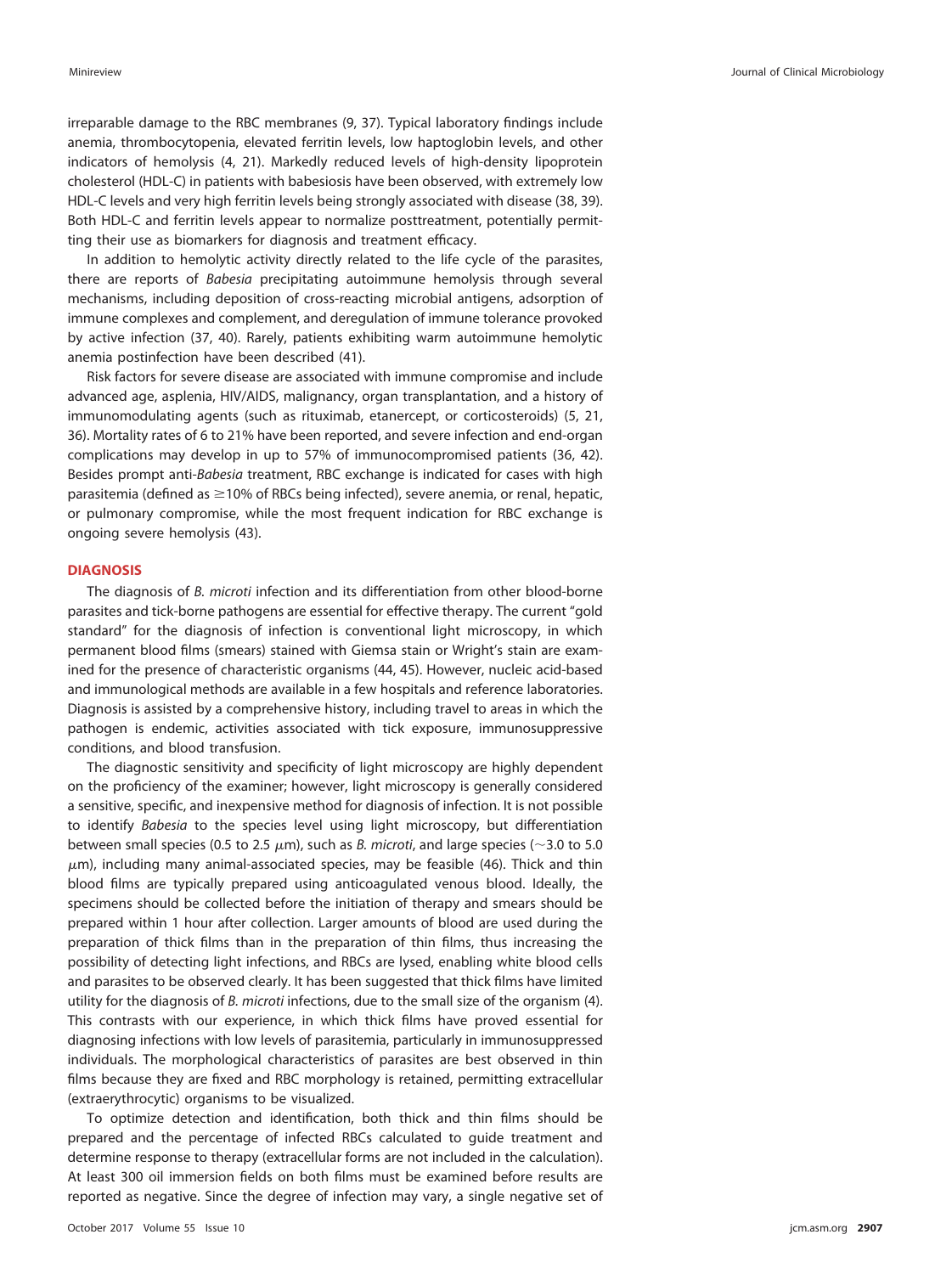

<span id="page-5-0"></span>**FIG 2** Photomicrographic images of Babesia and P. falciparum in thin blood films. (A) Images of Babesia showing small, pleomorphic, vacuolated rings. (B) Babesia organisms exhibiting pleomorphic rings and characteristic tetrad ("Maltese cross") forms. (C) Extracellular forms of Babesia parasites. (D) Ring-form trophozoites of P. falciparum, for comparison, showing multiply infected RBCs, appliqué forms, and thin cytoplasm with double-chromatin dots. Original magnification for all images,  $\times$ 1,000, with oil immersion.

blood films does not rule out infection, and specimens should be collected every 6 to 8 h for up to 3 days to increase the likelihood of detecting organisms.

On review of blood films, ring-like forms of Babesia are pear- or spindle-shaped and often vacuolated [\(Fig. 2A\)](#page-5-0). The size of infected RBCs is the same as that of uninfected RBCs, and neither stippling nor malarial pigment is evident. Rarely, merozoites are present in a tetrad formation, termed a "Maltese cross," which is pathognomonic for Babesia [\(Fig. 2B\)](#page-5-0), and extracellular ring forms are frequently observed [\(Fig. 2C\)](#page-5-0). Babesia can resemble Plasmodium, especially early ring-form trophozoites of Plasmodium falciparum [\(Fig. 2D\)](#page-5-0); however, the ring-like forms of Babesia differ in being more pleomorphic and vacuolated, and extracellular forms are rarely observed in Plasmodium infections.

Several nucleic acid-based assays that target the B. microti 18S rRNA gene and use conventional, real-time, or reverse transcription-PCR approaches for detection of B. microti have been developed, with the specimen of choice being EDTA-preserved whole blood [\(47](#page-8-34)[–](#page-8-35)[51\)](#page-8-36). While identification to the species level does not alter clinical management or treatment [\(4\)](#page-7-3), these methods are useful if reliable genus-level identification is not possible through microscopic examination due to low levels of parasitemia or poor parasite morphology (as can be observed in drug-treated patients), or if species-level identification is required for epidemiological purposes. Furthermore, nucleic acid-based methods are tolerant of hemolyzed specimens (which are unsuitable for microscopy) and are helpful if there is a delay in collection and laboratory receipt of specimens for microscopic examination. Finally, these methods may allow the recognition of novel Babesia species if blood films are positive for characteristic organisms but species-specific molecular methods yield negative results.

In the setting of routine clinical testing, the diagnostic performance of B. microtispecific nucleic acid-based methods is excellent, with a sensitivity of 100% and a probable specificity of 100%, compared to microscopy [\(47,](#page-8-34) [49\)](#page-8-37). The limit of detection (analytical sensitivity) of microscopy is estimated to be 10 to 50 parasites/ $\mu$ l of blood (0.0002 to 0.001% infected RBCs) under optimal conditions but is routinely about 100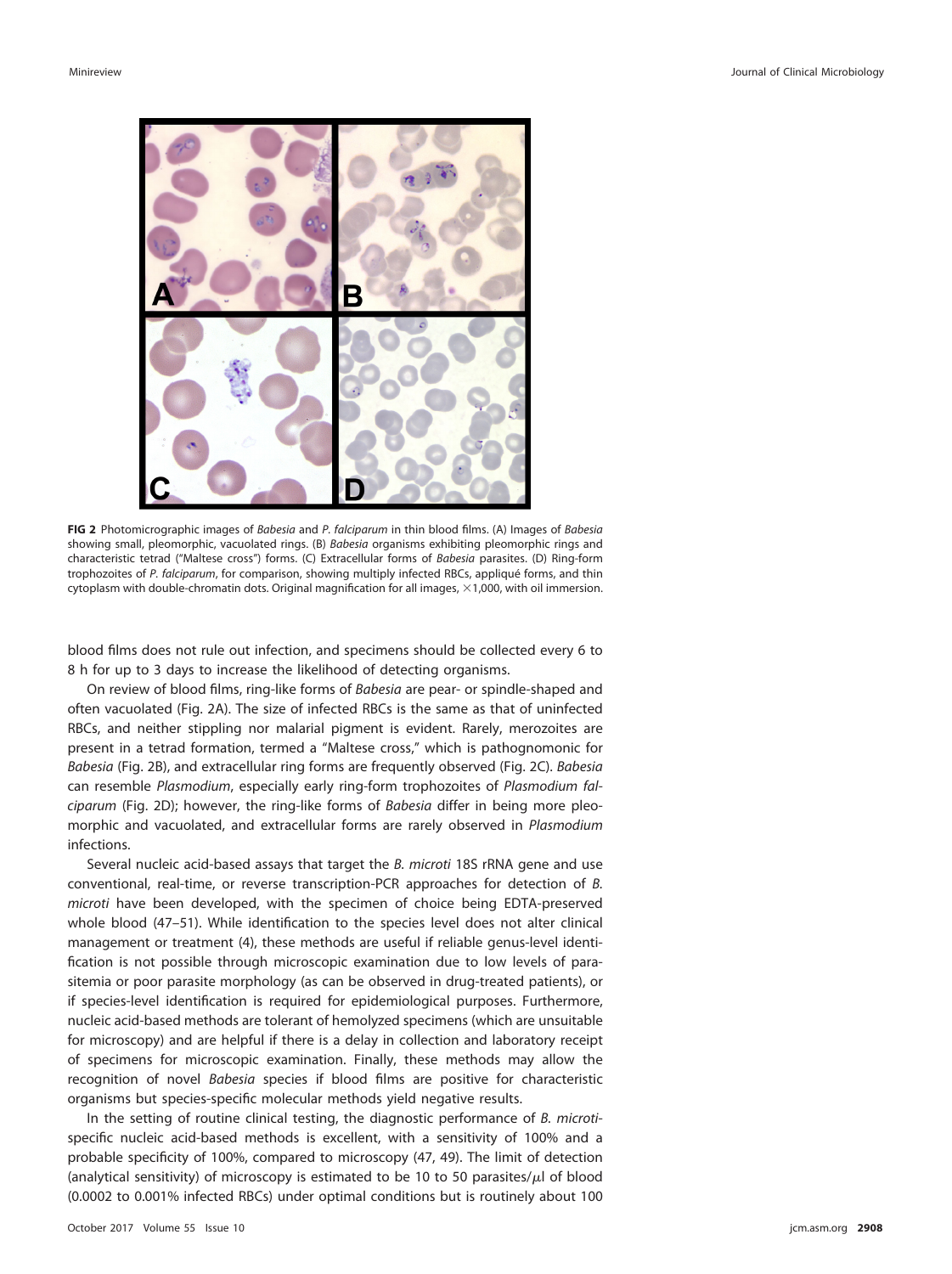parasites/ $\mu$ l of blood (~0.002% infected RBCs) [\(52\)](#page-8-38). In contrast, the limit of detection of B. microti DNA PCR tests is 1 to 10 parasites/ $\mu$ l (0.00002 to 0.0002% infected RBCs) [\(47,](#page-8-34) [49,](#page-8-37) [51\)](#page-8-36), which is 10- to 100-fold more sensitive than microscopic examination of blood films under routine conditions. This illustrates the utility of molecular assays for detecting Babesia infections with low levels of parasitemia, although infections typically present with  $>0.1\%$  infected RBCs (i.e., significantly greater than the limit of detection of nucleic acid-based assays) [\(47\)](#page-8-34). Reverse transcription-PCR-based methods that detect 18S rRNA (which is  $>$ 1,000-fold more abundant than its coding genes) are thought to be able to detect a single organism in  $\sim$  50 to 500  $\mu$  of whole blood [\(51\)](#page-8-36) and could be very important for screening the U.S. blood supply.

While PCR has been shown to be more sensitive than blood film examination for patients during and following anti-Babesia therapy [\(49\)](#page-8-37), the role of nucleic acid-based technologies in therapeutic management should be approached with caution. Parasite DNA may be detectable for long periods (weeks to months), even after organisms are no longer evident on blood films [\(4,](#page-7-3) [27,](#page-8-14) [47](#page-8-34)[–](#page-8-39)[49\)](#page-8-37), which may reflect detection of DNA from nonviable organisms rather than active infection. Quantitative PCR platforms may allow systematic assessment of the efficacy of anti-Babesia regimens [\(48\)](#page-8-39), but generally the results of nucleic acid-based methods should be interpreted in the setting of clinical findings and, where possible, other diagnostic markers.

Immunological methods for the detection of B. microti show promise for screening the U.S. blood supply and have also facilitated investigations of donors in cases of transfusion-acquired Babesia [\(23,](#page-8-10) [27\)](#page-8-14). Diagnostically, however, their primary role is to confirm infection. Such methods should not replace microscopy or nucleic acid-based platforms for diagnosis, as antibodies may not be present or detectable early in infections or in immunosuppressed individuals and antibodies can persist well beyond the resolution of disease [\(4,](#page-7-3) [21\)](#page-8-8). One of the best described diagnostic immunological methods is an indirect immunofluorescent antibody assay that uses B. microti parasites as antigens for detecting antibodies to B. microti in human sera [\(53\)](#page-9-0). The assay displays sensitivity of 88 to 96% and specificity of 90 to 100%. Reactivity with other Babesia species and Plasmodium has been observed, although titers are typically low and occur most often during the acute phase of disease [\(54,](#page-9-1) [55\)](#page-9-2). IgG and IgM titers usually exceed 1:1,024 in acute illnesses, but these levels generally decline within 1 year [\(55\)](#page-9-2).

## **ANTIMICROBIAL THERAPY AND PREVENTION**

In general, treatment options for babesiosis have focused on repurposing antimalarial agents and, while Babesia and Plasmodium have similar invasion and metabolic pathways, the two differ greatly in their erythrocytic life cycles and mechanisms of host cell modification [\(10,](#page-7-8) [11\)](#page-7-9). These differences are important when considering novel parasite interventions and the development of targeted anti-Babesia therapies.

Guidelines for the treatment of babesiosis include combination therapy, i.e., azithromycin and atovaquone for mild to moderate disease or clindamycin and quinine for severe disease [\(4,](#page-7-3) [21,](#page-8-8) [56\)](#page-9-3). Treatment duration is 7 to 10 days for immunocompetent hosts. However, numerous case reports have demonstrated the negative side effects of clindamycin and quinine therapy, which severely limit its clinical applications [\(6,](#page-7-11) [21,](#page-8-8) [36\)](#page-8-23). Difficulty in managing babesiosis often occurs after initial treatments fail and individuals present with relapsing disease. Official recommendations for treatment of immunosuppressed patients call for 6 weeks of treatment or 2 weeks beyond the last positive blood film [\(21\)](#page-8-8). However, there are reported cases of continuing anti-Babesia treatment for the presumed duration of medication-induced immunosuppression [\(5,](#page-7-4) [6\)](#page-7-11).

With relapsing disease, the choices of therapy, dose, and duration remain undefined, as do the laboratory parameters for monitoring infections. Doxycycline and proguanil have been successfully added to the aforementioned regimens in cases of treatment failure, but such regimens have not been systematically studied [\(6\)](#page-7-11). Also concerning are recent reports demonstrating the molecular evidence of azithromycin and atovaquone resistance in relapsing infections in immunocompromised patients, further complicating treatment selection [\(7,](#page-7-5) [8\)](#page-7-6). In multiple cases of therapeutic failure thought to be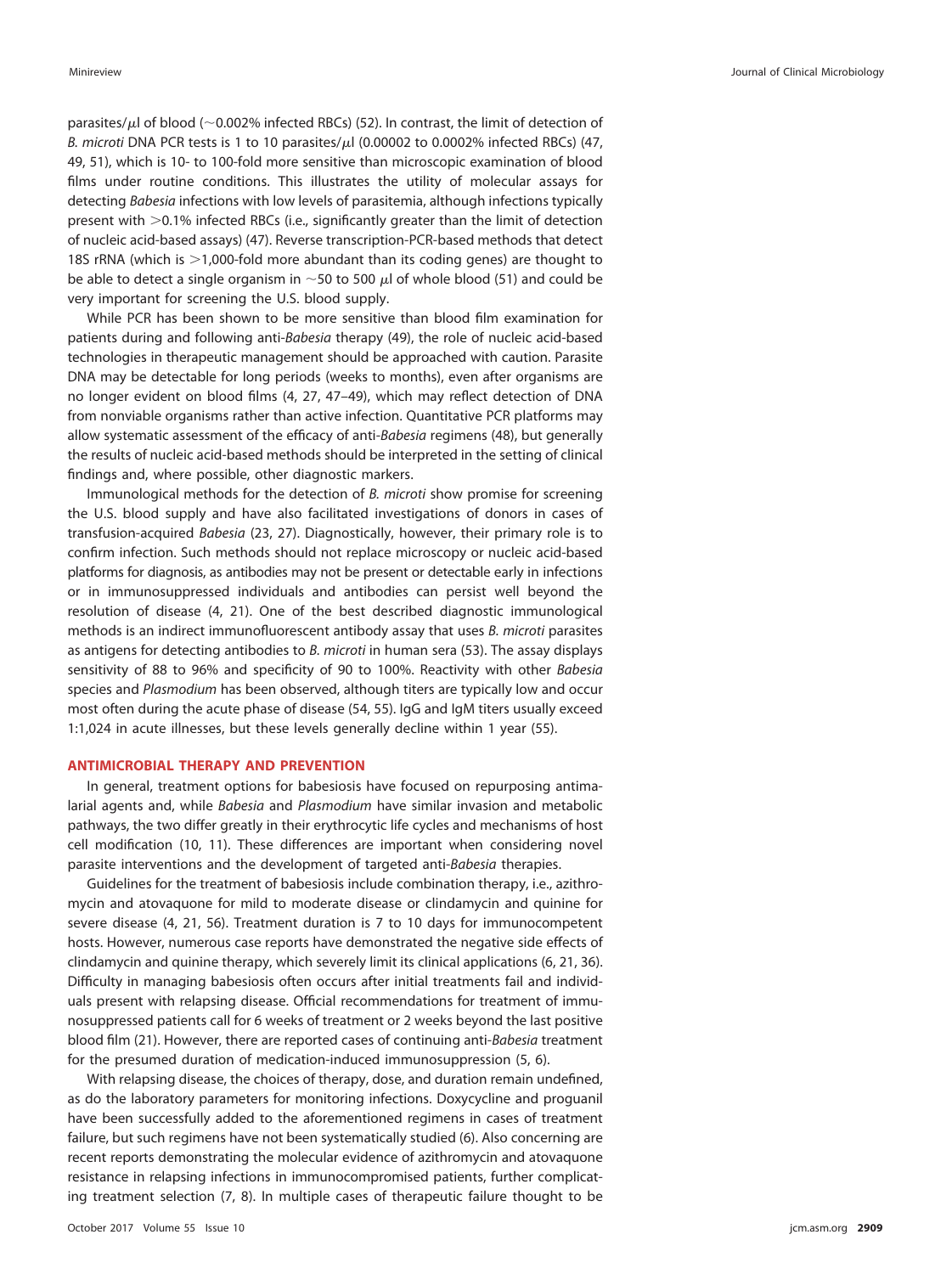attributable to the development of antimicrobial resistance, resistance appears to have emerged de novo while the patient was receiving therapy, suggesting that current regimens may not be universally sufficient to eradicate the parasite from immunocompromised human hosts [\(5](#page-7-4)[–](#page-7-5)[8\)](#page-7-6).

Because of increased risk of prolonged infection and treatment failure, asplenic individuals and immunosuppressed patients in areas in which the pathogen is endemic should be counseled regarding tick avoidance and tick removal. For babesiosis, this is achieved by avoiding environments such as tall grass (where ticks, deer, and mice reside), applying repellents, wearing clothing that covers the extremities (mainly the lower part of the body), and removing ticks (using tweezers to grasp the mouth parts without squeezing the tick body) on animals and humans as soon as possible after outdoor activities are concluded.

## **SUMMARY AND FUTURE DIRECTIONS**

Babesia microti is a tick-borne pathogen of significant medical importance in the United States, where it is endemic in the Northeast and the upper Midwest, and it is associated with transfusion-transmitted illness and relapsing disease in immunosuppressed populations. Accurate diagnosis is essential for adroit clinical management and is predominantly based on conventional light microscopy. Nucleic acid-based methods have a role if disease is suspected but parasites are not observed or if parasite morphology is poor. Measurement of HDL-C and ferritin levels could be useful in facilitating diagnosis and monitoring treatment efficacy and parasite clearance. Determining optimal treatment regimens and duration is particularly challenging in the setting of immune suppression, where relapsing disease has been observed. Therefore, our hope with this review is to provoke the medical and scientific communities to develop novel diagnostic algorithms and targeted anti-Babesia therapies and to incorporate them into diagnostic and treatment recommendations that offer clear guidance for monitoring therapeutic efficacy for all patient populations.

#### **ACKNOWLEDGMENT**

Elements used in the design of the life cycle and the photomicrographic images are courtesy of the Centers for Disease Control and Prevention, DPDx.

#### <span id="page-7-0"></span>**REFERENCES**

- 1. Krause PJ, McKay K, Gadbaw J, Christianson D, Closter L, Lepore T, Telford SR, III, Sikand V, Ryan R, Persing D, Radolf JD, Spielman A. 2003. Increasing health burden of human babesiosis in endemic sites. Am J Trop Med Hyg 68:431– 436.
- <span id="page-7-1"></span>2. Diuk-Wasser MA, Liu Y, Steeves TK, Folsom-O'Keefe C, Dardick KR, Lepore T, Bent SJ, Usmani-Brown S, Telford SR, III, Fish D, Krause PJ. 2014. Monitoring human babesiosis emergence through vector surveillance New England, USA. Emerg Infect Dis 20:225–231. [https://doi.org/10.3201/eid2002.130644.](https://doi.org/10.3201/eid2002.130644)
- <span id="page-7-3"></span><span id="page-7-2"></span>3. Zhou X, Xia S, Huang JL, Tambo E, Zhuge HX, Zhou XN. 2014. Human babesiosis, an emerging tick-borne disease in the People's Republic of China. Parasit Vectors 7:509. [https://doi.org/10.1186/s13071-014-0509-3.](https://doi.org/10.1186/s13071-014-0509-3)
- 4. Sanchez E, Vannier E, Wormser GP, Hu LT. 2016. Diagnosis, treatment, and prevention of Lyme disease, human granulocytic anaplasmosis, and babesiosis: a review. JAMA 315:1767–1777. [https://doi.org/10.1001/jama](https://doi.org/10.1001/jama.2016.2884) [.2016.2884.](https://doi.org/10.1001/jama.2016.2884)
- <span id="page-7-11"></span><span id="page-7-4"></span>5. Raffalli J, Wormser GP. 2016. Persistence of babesiosis for  $>$ 2 years in a patient on rituximab for rheumatoid arthritis. Diagn Microbiol Infect Dis 85:231–232. [https://doi.org/10.1016/j.diagmicrobio.2016.02.016.](https://doi.org/10.1016/j.diagmicrobio.2016.02.016)
- 6. Wormser GP, Prasad A, Neuhaus E, Joshi S, Nowakowski J, Nelson J, Mittleman A, Aguero-Rosenfeld M, Topal J, Krause PJ. 2010. Emergence of resistance to azithromycin-atovaquone in immunocompromised patients with Babesia microti infection. Clin Infect Dis 50:381–386. [https://](https://doi.org/10.1086/649859) [doi.org/10.1086/649859.](https://doi.org/10.1086/649859)
- <span id="page-7-5"></span>7. Simon MS, Westblade LF, Dziedziech A, Visone JE, Furman RR, Jenkins SG, Schuetz AN, Kirkman LA. 2017. Clinical and molecular evidence of atovaquone and azithromycin resistance in relapsed Babesia microti infection associated with rituximab and chronic lymphocytic leukemia. Clin Infect Dis [https://doi.org/10.1093/cid/cix477.](https://doi.org/10.1093/cid/cix477)
- <span id="page-7-6"></span>8. Lemieux JE, Tran AD, Freimark L, Schaffner SF, Goethert H, Andersen KG, Bazner S, Li A, McGrath G, Sloan L, Vannier E, Milner D, Pritt B, Rosenberg E, Telford S, III, Bailey JA, Sabeti PC. 2016. A global map of genetic diversity in Babesia microti reveals strong population structure and identifies variants associated with clinical relapse. Nat Microbiol 1:16079. [https://doi.org/10.1038/nmicrobiol.2016.79.](https://doi.org/10.1038/nmicrobiol.2016.79)
- <span id="page-7-7"></span>9. Gray J, Zintl A, Hildebrandt A, Hunfeld KP, Weiss L. 2010. Zoonotic babesiosis: overview of the disease and novel aspects of pathogen identity. Ticks Tick Borne Dis 1:3–10. [https://doi.org/10.1016/j.ttbdis](https://doi.org/10.1016/j.ttbdis.2009.11.003) [.2009.11.003.](https://doi.org/10.1016/j.ttbdis.2009.11.003)
- <span id="page-7-8"></span>10. Cornillot E, Hadj-Kaddour K, Dassouli A, Noel B, Ranwez V, Vacherie B, Augagneur Y, Bres V, Duclos A, Randazzo S, Carcy B, Debierre-Grockiego F, Delbecq S, Moubri-Menage K, Shams-Eldin H, Usmani-Brown S, Bringaud F, Wincker P, Vivares CP, Schwarz RT, Schetters TP, Krause PJ, Gorenflot A, Berry V, Barbe V, Ben Mamoun C. 2012. Sequencing of the smallest Apicomplexan genome from the human pathogen Babesia microti. Nucleic Acids Res 40:9102–9114. [https://doi.org/10.1093/nar/gks700.](https://doi.org/10.1093/nar/gks700)
- <span id="page-7-9"></span>11. Silva JC, Cornillot E, McCracken C, Usmani-Brown S, Dwivedi A, Ifeonu OO, Crabtree J, Gotia HT, Virji AZ, Reynes C, Colinge J, Kumar V, Lawres L, Pazzi JE, Pablo JV, Hung C, Brancato J, Kumari P, Orvis J, Tretina K, Chibucos M, Ott S, Sadzewicz L, Sengamalay N, Shetty AC, Su Q, Tallon L, Fraser CM, Frutos R, Molina DM, Krause PJ, Ben Mamoun C. 2016. Genome-wide diversity and gene expression profiling of Babesia microti isolates identify polymorphic genes that mediate host-pathogen interactions. Sci Rep 6:35284. [https://doi.org/10.1038/srep35284.](https://doi.org/10.1038/srep35284)
- <span id="page-7-10"></span>12. Cornillot E, Dassouli A, Garg A, Pachikara N, Randazzo S, Depoix D, Carcy B, Delbecq S, Frutos R, Silva JC, Sutton R, Krause PJ, Mamoun CB. 2013. Whole genome mapping and re-organization of the nuclear and mito-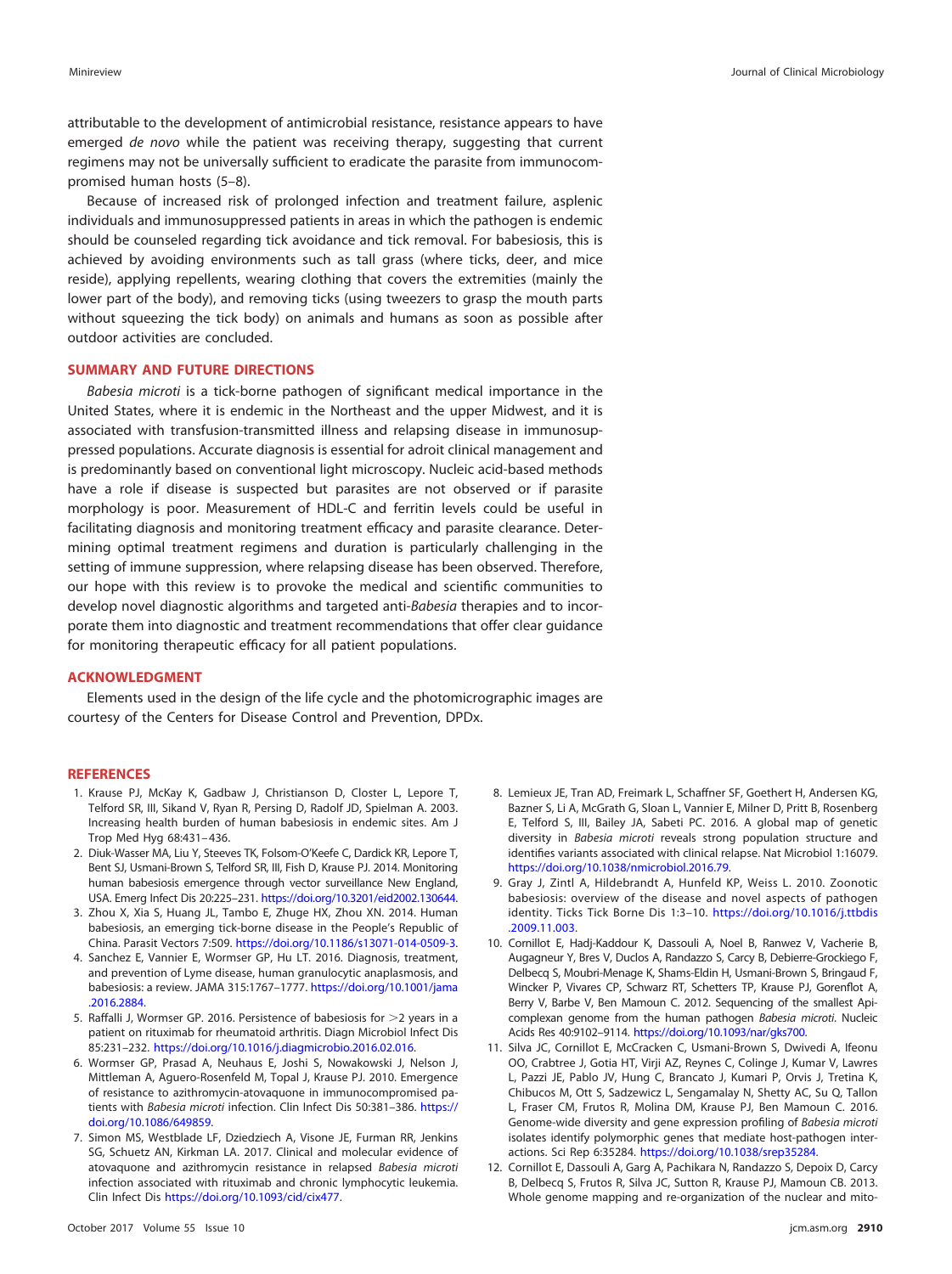chondrial genomes of Babesia microti isolates. PLoS One 8:e72657. [https://doi.org/10.1371/journal.pone.0072657.](https://doi.org/10.1371/journal.pone.0072657)

- <span id="page-8-1"></span><span id="page-8-0"></span>13. Skrabalo Z, Deanovic Z. 1957. Piroplasmosis in man: report of a case. Doc Med Geogr Trop 9:11–16.
- 14. Scholtens RG, Braff EH, Healey GA, Gleason N. 1968. A case of babesiosis in man in the United States. Am J Trop Med Hyg 17:810 – 813. [https://](https://doi.org/10.4269/ajtmh.1968.17.810) [doi.org/10.4269/ajtmh.1968.17.810.](https://doi.org/10.4269/ajtmh.1968.17.810)
- <span id="page-8-2"></span>15. Western KA, Benson GD, Gleason NN, Healy GR, Schultz MG. 1970. Babesiosis in a Massachusetts resident. N Engl J Med 283:854 – 856. [https://doi.org/10.1056/NEJM197010152831607.](https://doi.org/10.1056/NEJM197010152831607)
- <span id="page-8-4"></span><span id="page-8-3"></span>16. Scharfman WB, Taft EG. 1977. Nantucket fever: an additional case of babesiosis. JAMA 238:1281–1282.
- 17. Genda J, Negron EA, Lotfipour M, Balabhadra S, Desai DS, Craft DW, Katzman M. 2016. Severe Babesia microti infection in an immunocompetent host in Pennsylvania. J Investig Med High Impact Case Rep 4:2324709616663774.
- <span id="page-8-5"></span>18. Menis M, Anderson SA, Izurieta HS, Kumar S, Burwen DR, Gibbs J, Kropp G, Erten T, MaCurdy TE, Worrall CM, Kelman JA, Walderhaug MO. 2012. Babesiosis among elderly Medicare beneficiaries, United States, 2006 –2008. Emerg Infect Dis 18:128 –131. [https://doi.org/10.3201/](https://doi.org/10.3201/eid1801.110305) [eid1801.110305.](https://doi.org/10.3201/eid1801.110305)
- <span id="page-8-6"></span>19. Smith RP, Jr, Elias SP, Borelli TJ, Missaghi B, York BJ, Kessler RA, Lubelczyk CB, Lacombe EH, Hayes CM, Coulter MS, Rand PW. 2014. Human babesiosis, Maine, USA, 1995–2011. Emerg Infect Dis 20:1727–1730. [https://](https://doi.org/10.3201/eid2010.130938) [doi.org/10.3201/eid2010.130938.](https://doi.org/10.3201/eid2010.130938)
- <span id="page-8-8"></span><span id="page-8-7"></span>20. Ostfeld RS, Brunner JL. 2015. Climate change and Ixodes tick-borne diseases of humans. Philos Trans R Soc Lond B Biol Sci 370:20140051.
- <span id="page-8-9"></span>21. Vannier E, Krause PJ. 2012. Human babesiosis. N Engl J Med 366: 2397–2407. [https://doi.org/10.1056/NEJMra1202018.](https://doi.org/10.1056/NEJMra1202018)
- 22. Spielman A, Wilson ML, Levine JF, Piesman J. 1985. Ecology of Ixodes dammini-borne human babesiosis and Lyme disease. Annu Rev Entomol 30:439 – 460. [https://doi.org/10.1146/annurev.en.30.010185.002255.](https://doi.org/10.1146/annurev.en.30.010185.002255)
- <span id="page-8-10"></span>23. Herwaldt BL, Linden JV, Bosserman E, Young C, Olkowska D, Wilson M. 2011. Transfusion-associated babesiosis in the United States: a description of cases. Ann Intern Med 155:509 –519. [https://doi.org/10.7326/](https://doi.org/10.7326/0003-4819-155-8-201110180-00362) [0003-4819-155-8-201110180-00362.](https://doi.org/10.7326/0003-4819-155-8-201110180-00362)
- <span id="page-8-11"></span>24. Levin AE, Krause PJ. 2016. Transfusion-transmitted babesiosis: is it time to screen the blood supply? Curr Opin Hematol 23:573–580. [https://doi](https://doi.org/10.1097/MOH.0000000000000287) [.org/10.1097/MOH.0000000000000287.](https://doi.org/10.1097/MOH.0000000000000287)
- <span id="page-8-12"></span>25. Johnson ST, Van Tassell ER, Tonnetti L, Cable RG, Berardi VP, Leiby DA. 2013. Babesia microti real-time polymerase chain reaction testing of Connecticut blood donors: potential implications for screening algorithms. Transfusion 53:2644 –2649. [https://doi.org/10.1111/trf.12125.](https://doi.org/10.1111/trf.12125)
- <span id="page-8-13"></span>26. Tonnetti L, Thorp AM, Deisting B, Bachowski G, Johnson ST, Wey AR, Hodges JS, Leiby DA, Mair D. 2013. Babesia microti seroprevalence in Minnesota blood donors. Transfusion 53:1698 –1705. [https://doi.org/10](https://doi.org/10.1111/j.1537-2995.2012.03948.x) [.1111/j.1537-2995.2012.03948.x.](https://doi.org/10.1111/j.1537-2995.2012.03948.x)
- <span id="page-8-14"></span>27. Moritz ED, Winton CS, Tonnetti L, Townsend RL, Berardi VP, Hewins M-E, Weeks KE, Dodd RY, Stramer SL. 2016. Screening for Babesia microti in the U.S. blood supply. N Engl J Med 375:2236 –2245. [https://doi.org/10](https://doi.org/10.1056/NEJMoa1600897) [.1056/NEJMoa1600897.](https://doi.org/10.1056/NEJMoa1600897)
- <span id="page-8-15"></span>28. Simon MS, Leff JA, Pandya A, Cushing M, Shaz BH, Calfee DP, Schackman BR, Mushlin AI. 2014. Cost-effectiveness of blood donor screening for Babesia microti in endemic regions of the United States. Transfusion 54:889 – 899. [https://doi.org/10.1111/trf.12492.](https://doi.org/10.1111/trf.12492)
- <span id="page-8-16"></span>29. Goodell AJ, Bloch EM, Krause PJ, Custer B. 2014. Costs, consequences, and cost-effectiveness of strategies for Babesia microti donor screening of the US blood supply. Transfusion 54:2245–2257. [https://doi.org/10](https://doi.org/10.1111/trf.12805) [.1111/trf.12805.](https://doi.org/10.1111/trf.12805)
- <span id="page-8-17"></span>30. Bish EK, Moritz ED, El-Amine H, Bish DR, Stramer SL. 2015. Costeffectiveness of Babesia microti antibody and nucleic acid blood donation screening using results from prospective investigational studies. Transfusion 55:2256 –2271. [https://doi.org/10.1111/trf.13136.](https://doi.org/10.1111/trf.13136)
- <span id="page-8-19"></span><span id="page-8-18"></span>31. Custer B, Hoch JS. 2009. Cost-effectiveness analysis: what it really means for transfusion medicine decision making. Transfus Med Rev 23:1–12. [https://doi.org/10.1016/j.tmrv.2008.09.001.](https://doi.org/10.1016/j.tmrv.2008.09.001)
- 32. Joseph JT, Purtill K, Wong SJ, Munoz J, Teal A, Madison-Antenucci S, Horowitz HW, Aguero-Rosenfeld ME, Moore JM, Abramowsky C, Wormser GP. 2012. Vertical transmission of Babesia microti, United States. Emerg Infect Dis 18:1318 –1321. [https://doi.org/10.3201/](https://doi.org/10.3201/eid1808.110988) [eid1808.110988.](https://doi.org/10.3201/eid1808.110988)
- <span id="page-8-20"></span>33. New DL, Quinn JB, Qureshi MZ, Sigler SJ. 1997. Vertically transmitted babesiosis. J Pediatr 131:163–164. [https://doi.org/10.1016/S0022](https://doi.org/10.1016/S0022-3476(97)70143-4) [-3476\(97\)70143-4.](https://doi.org/10.1016/S0022-3476(97)70143-4)
- <span id="page-8-21"></span>34. Sethi S, Alcid D, Kesarwala H, Tolan RW, Jr. 2009. Probable congenital babesiosis in infant, New Jersey, USA. Emerg Infect Dis 15:788 –791. [https://doi.org/10.3201/eid1505.070808.](https://doi.org/10.3201/eid1505.070808)
- <span id="page-8-22"></span>35. Brennan MB, Herwaldt BL, Kazmierczak JJ, Weiss JW, Klein CL, Leith CP, He R, Oberley MJ, Tonnetti L, Wilkins PP, Gauthier GM. 2016. Transmission of Babesia microti parasites by solid organ transplantation. Emerg Infect Dis 22:1869 –1876. [https://doi.org/10.3201/eid2211.151028.](https://doi.org/10.3201/eid2211.151028)
- <span id="page-8-23"></span>36. Krause PJ, Gewurz BE, Hill D, Marty FM, Vannier E, Foppa IM, Furman RR, Neuhaus E, Skowron G, Gupta S, McCalla C, Pesanti EL, Young M, Heiman D, Hsue G, Gelfand JA, Wormser GP, Dickason J, Bia FJ, Hartman B, Telford SR, III, Christianson D, Dardick K, Coleman M, Girotto JE, Spielman A. 2008. Persistent and relapsing babesiosis in immunocompromised patients. Clin Infect Dis 46:370 –376. [https://doi.org/10.1086/525852.](https://doi.org/10.1086/525852)
- <span id="page-8-24"></span>37. Wozniak EJ, Lowenstine LJ, Hemmer R, Robinson T, Conrad PA. 1996. Comparative pathogenesis of human WA1 and Babesia microti isolates in a Syrian hamster model. Lab Anim Sci 46:507–515.
- <span id="page-8-25"></span>38. Cunha BA, Crean J, Rosenbaum G. 2000. Lipid abnormalities in babesiosis. Am J Med 108:758 –759. [https://doi.org/10.1016/S0002](https://doi.org/10.1016/S0002-9343(00)00423-X) [-9343\(00\)00423-X.](https://doi.org/10.1016/S0002-9343(00)00423-X)
- <span id="page-8-26"></span>39. Bock JL, Senzel L, Spitzer ED, Bifulco W. 2017. Undetectable HDL cholesterol in a patient with flu-like illness. Clin Chem 63:642– 646. [https://](https://doi.org/10.1373/clinchem.2016.258616) [doi.org/10.1373/clinchem.2016.258616.](https://doi.org/10.1373/clinchem.2016.258616)
- <span id="page-8-27"></span>40. Shatzel JJ, Donohoe K, Chu NQ, Garratty G, Mody K, Bengtson EM, Dunbar NM. 2015. Profound autoimmune hemolysis and Evans syndrome in two asplenic patients with babesiosis. Transfusion 55:661– 665. [https://doi.org/10.1111/trf.12901.](https://doi.org/10.1111/trf.12901)
- <span id="page-8-28"></span>41. Woolley AE, Montgomery MW, Savage WJ, Achebe MO, Dunford K, Villeda S, Maguire JH, Marty FM. 2017. Post-babesiosis warm autoimmune hemolytic anemia. N Engl J Med 376:939 –946. [https://doi.org/10](https://doi.org/10.1056/NEJMoa1612165) [.1056/NEJMoa1612165.](https://doi.org/10.1056/NEJMoa1612165)
- <span id="page-8-29"></span>42. White DJ, Talarico J, Chang HG, Birkhead GS, Heimberger T, Morse DL. 1998. Human babesiosis in New York State: review of 139 hospitalized cases and analysis of prognostic factors. Arch Intern Med 158: 2149 –2154. [https://doi.org/10.1001/archinte.158.19.2149.](https://doi.org/10.1001/archinte.158.19.2149)
- <span id="page-8-30"></span>43. Saifee NH, Krause PJ, Wu Y. 2016. Apheresis for babesiosis: therapeutic parasite reduction or removal of harmful toxins or both? J Clin Apher 31:454 – 458. [https://doi.org/10.1002/jca.21429.](https://doi.org/10.1002/jca.21429)
- <span id="page-8-32"></span><span id="page-8-31"></span>44. Garcia L. 2016. Diagnostic medical parasitology, 6th ed. ASM Press, Washington, DC.
- <span id="page-8-33"></span>45. Clinical and Laboratory Standards Institute. 2000. Laboratory diagnosis of blood-borne parasitic diseases; approved guidelines. CLSI document M15-A. Clinical and Laboratory Standards Institute, Wayne, PA.
- 46. Lempereur L, Beck R, Fonseca I, Marques C, Duarte A, Santos M, Zuquete S, Gomes J, Walder G, Domingos A, Antunes S, Baneth G, Silaghi C, Holman P, Zintl A. 2017. Guidelines for the detection of Babesia and Theileria parasites. Vector Borne Zoonotic Dis 17:51– 65. [https://doi.org/](https://doi.org/10.1089/vbz.2016.1955) [10.1089/vbz.2016.1955.](https://doi.org/10.1089/vbz.2016.1955)
- <span id="page-8-34"></span>47. Teal AE, Habura A, Ennis J, Keithly JS, Madison-Antenucci S. 2012. A new real-time PCR assay for improved detection of the parasite Babesia microti. J Clin Microbiol 50:903–908. [https://doi.org/10.1128/](https://doi.org/10.1128/JCM.05848-11) [JCM.05848-11.](https://doi.org/10.1128/JCM.05848-11)
- <span id="page-8-39"></span>48. Wang G, Villafuerte P, Zhuge J, Visintainer P, Wormser GP. 2015. Comparison of a quantitative PCR assay with peripheral blood smear examination for detection and quantitation of Babesia microti infection in humans. Diagn Microbiol Infect Dis 82:109 –113. [https://doi.org/10.1016/](https://doi.org/10.1016/j.diagmicrobio.2015.03.010) [j.diagmicrobio.2015.03.010.](https://doi.org/10.1016/j.diagmicrobio.2015.03.010)
- <span id="page-8-37"></span>49. Wang G, Wormser GP, Zhuge J, Villafuerte P, Ip D, Zeren C, Fallon JT. 2015. Utilization of a real-time PCR assay for diagnosis of Babesia microti infection in clinical practice. Ticks Tick Borne Dis 6:376 –382. [https://doi](https://doi.org/10.1016/j.ttbdis.2015.03.001) [.org/10.1016/j.ttbdis.2015.03.001.](https://doi.org/10.1016/j.ttbdis.2015.03.001)
- <span id="page-8-35"></span>50. Souza SS, Bishop HS, Sprinkle P, Qvarnstrom Y. 2016. Comparison of Babesia microti real-time polymerase chain reaction assays for confirmatory diagnosis of babesiosis. Am J Trop Med Hyg 95:1413–1416. [https://](https://doi.org/10.4269/ajtmh.16-0406) [doi.org/10.4269/ajtmh.16-0406.](https://doi.org/10.4269/ajtmh.16-0406)
- <span id="page-8-36"></span>51. Hanron AE, Billman ZP, Seilie AM, Chang M, Murphy SC. 2017. Detection of Babesia microti parasites by highly sensitive 18S rRNA reverse transcription PCR. Diagn Microbiol Infect Dis 87:226 –228. [https://doi.org/10](https://doi.org/10.1016/j.diagmicrobio.2016.11.021) [.1016/j.diagmicrobio.2016.11.021.](https://doi.org/10.1016/j.diagmicrobio.2016.11.021)
- <span id="page-8-38"></span>52. Kamau E, Tolbert LS, Kortepeter L, Pratt M, Nyakoe N, Muringo L, Ogutu B, Waitumbi JN, Ockenhouse CF. 2011. Development of a highly sensitive genus-specific quantitative reverse transcriptase real-time PCR assay for detection and quantitation of Plasmodium by amplifying RNA and DNA of the 18S rRNA genes. J Clin Microbiol 49:2946 –2953. [https://doi](https://doi.org/10.1128/JCM.00276-11) [.org/10.1128/JCM.00276-11.](https://doi.org/10.1128/JCM.00276-11)